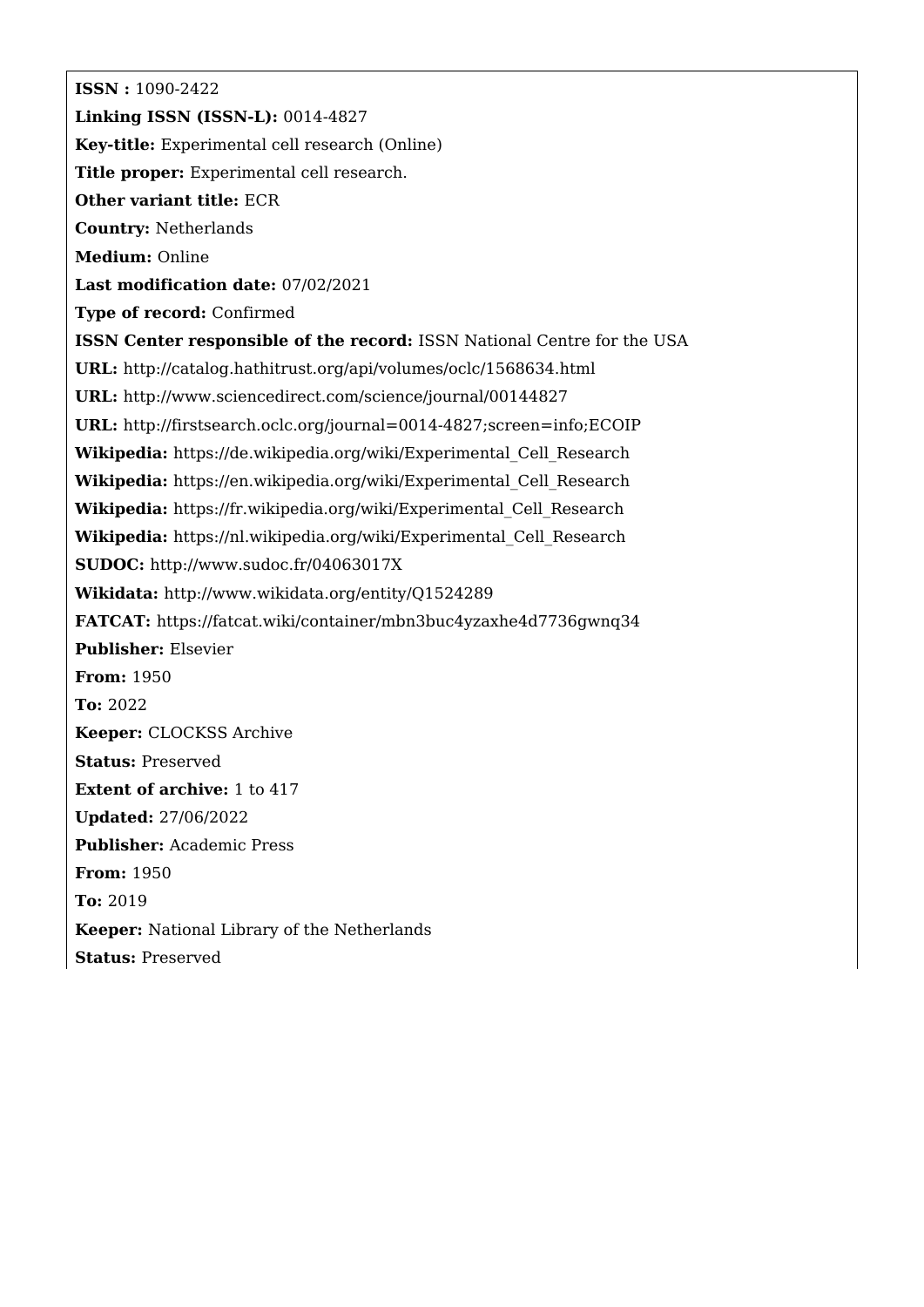**Extent of archive:** Preserved : 1 (1 to 4); 2 (1 to 4); 3 (1 to 4); 4 (1, 2); 5 (1, 2); 6 (1, 2); 7 (S, 1, 2); 8 (S, 1 to 3); 9 (S, 1 to 3); 10 (1 to 3); 11 (1 to 3); 12 (1 to 3); 13 (1 to 3); 14 (1 to 3); 15 (1 to 3); 16 (1 to 3); 17 (1 to 3); 18 (1 to 3); 19 (1 to 3); 20 (1 to 3); 21 (1 to 3); 22 (C); 23 (1 to 3); 24 (1 to 3); 25 (1 to 3); 26 (1 to 3); 27 (1 to 3); 28 (1 to 3); 29 (1-2, 3); 30 (1 to 3); 31 (1 to 3); 32 (1 to 3); 33 (1-2, 3); 34 (1 to 3); 35 (1 to 3); 36 (1 to 3); 37 (1 to 3); 38 (1 to 3); 39 (1, 2-3); 40 (1 to 3); 41 (1 to 3); 42 (1 to 3); 43 (1 to 3); 44 (1, 2-3); 45 (1 to 3); 46 (1 to 3); 47 (1-2, 3); 48 (1 to 3); 49 (1 to 3); 50 (1 to 3); 51 (1, 2-3); 52 (1, 2-3); 53 (1, 2-3); 54 (1 to 3); 55 (1 to 3); 56 (1, 2-3); 57 (1, 2-3); 58 (1, 2-3); 59 (1 to 3); 60 (1 to 3); 61 (1, 2-3); 62 (1, 2-3); 63 (1, 2-3); 64 (1, 2); 65 (1, 2); 66 (1, 2); 67 (1, 2); 68 (1, 2); 69 (1, 2); 70 (1, 2); 71 (1, 2); 72 (1, 2); 73 (1, 2); 74 (1, 2); 75 (1, 2); 76 (1, 2); 77 (1-2); 78 (2); 79 (1, 2); 80 (1, 2); 81 (1, 2); 82 (1, 2); 83 (1, 2); 84 (1-2); 85 (2); 86 (1, 2); 87 (1, 2); 88 (1, 2); 89 (1, 2); 90 (1, 2); 91 (1, 2); 92 (1, 2); 93 (1, 2); 94 (1, 2); 95 (1, 2); 96 (1, 2); 97 (1, 2); 98 (1, 2); 99 (1, 2); 100 (1, 2); 101 (1, 2); 102 (1, 2); 103 (1, 2); 104 (1, 2); 105 (1, 2); 106 (1, 2); 107 (1, 2); 108 (1, 2); 109 (1, 2); 110 (1, 2); 111 (1, 2); 112 (1, 2); 113 (1, 2); 114 (1, 2); 115 (1, 2); 116 (1, 2); 117 (1, 2); 118 (1, 2); 119 (1, 2); 120 (1, 2); 121 (1, 2); 122 (1, 2); 123 (1, 2); 124 (1, 2); 125 (1, 2); 126 (1, 2); 127 (1, 2); 128 (1, 2); 129 (1, 2); 130 (1, 2); 131 (1, 2); 132 (1, 2); 133 (1, 2); 134; 135 (1, 2); 136 (1, 2); 137 (1, 2); 138 (1, 2); 139 (1, 2); 140 (1, 2); 141 (1, 2); 142 (1, 2); 143 (1, 2); 144 (1, 2); 145 (1, 2); 146 (1, 2); 147 (1, 2); 148 (1, 2); 149 (1, 2); 150 (1, 2); 151 (1, 2); 152 (1, 2); 153 (1, 2); 154 (1, 2); 155 (1, 2); 156 (1, 2); 157 (1, 2); 158 (1, 2); 159 (1, 2); 160 (1, 2); 161 (1, 2); 162 (1, 2); 163 (1, 2); 164 (1, 2); 165 (1, 2); 166 (1, 2); 167 (1, 2); 168 (1, 2); 169 (1, 2); 170 (1, 2); 171 (1, 2); 172 (1, 2); 173 (1, 2); 174 (1, 2); 175 (1, 2); 176 (1, 2); 177 (1, 2); 178 (1, 2); 179 (1, 2); 180 (1, 2); 181 (1, 2); 182 (1, 2); 183 (1, 2); 184 (1, 2); 185 (1, 2); 186 (1, 2); 187 (1, 2); 188 (1, 2); 189 (1, 2); 190 (1, 2); 191 (1, 2); 192 (1, 2); 193 (1, 2); 194 (1, 2); 195 (1, 2); 196 (1, 2); 197 (1, 2); 198 (1, 2); 199 (1, 2); 200 (1, 2); 201 (1, 2); 202 (1, 2); 203 (1, 2); 204 (1, 2); 205 (1, 2); 206 (1, 2); 207 (1, 2); 208 (1, 2); 209 (1, 2); 210 (1, 2); 211 (1, 2); 212 (1, 2); 213 (1, 2); 214 (1, 2); 215 (1, 2); 216 (1, 2); 217 (1, 2); 218 (1, 2); 219 (1, 2); 220 (1, 2); 221 (1, 2); 222 (1, 2); 223 (1, 2); 224 (1, 2); 225 (1, 2); 226 (1, 2); 227 (1, 2); 228 (1, 2); 229 (1, 2); 230 (1, 2); 231 (1, 2); 232 (1, 2); 233 (1, 2); 234 (1, 2); 235 (1, 2); 236 (1, 2); 237 (1, 2); 238 (1, 2); 239 (1, 2); 240 (1, 2); 241 (1, 2); 242 (1); 243 (2); 244 (1, 2); 245 (1, 2); 246 (1, 2); 247 (1, 2); 248 (1, 2); 249 (1, 2); 250 (1, 2); 251 (1, 2); 252 (1, 2); 253 (1, 2); 254 (1, 2); 255 (1, 2); 256 (1, 2); 257 (1, 2); 258 (1, 2); 259 (1, 2); 260 (1, 2); 261 (1, 2); 262 (1, 2); 263 (1, 2); 264 (1, 2); 265 (1, 2); 266 (1, 2); 267 (1, 2); 268 (1, 2); 269 (1, 2); 270 (1, 2); 271 (1, 2); 272 (1, 2); 273 (1, 2); 274 (1, 2); 275 (1, 2); 276 (1, 2); 277 (1, 2); 278 (1, 2); 279 (1, 2); 280 (1, 2); 281 (1, 2); 282 (1, 2); 283 (1, 2); 284 (1, 2); 285 (1, 2); 286 (1, 2); 287 (1, 2); 288 (1, 2); 289 (1, 2); 290 (1, 2); 291 (1, 2); 292 (1, 2); 293 (1, 2); 294 (1, 2); 295 (1, 2); 296 (1, 2); 297 (1, 2); 298 (1, 2); 299 (1, 2); 300 (1, 2); 301 (1, 2); 302 (1, 2); 303 (1, 2); 304 (1, 2); 305 (1, 2); 306 (1, 2); 307 (1, 2); 308 (1, 2); 309 (1, 2); 310 (1, 2); 311 (1, 2); 312 (1 to 20); 313 (1 to 20); 314 (1 to 10, 11-12, 13 to 20); 315 (1 to 16, 18 to 20); 316 (1 to 20); 317 (1 to 20); 318 (1 to 20); 319 (3 to 11, 14 to 20); 320 (1, 2); 321 (1, 2); 322 (1, 2); 323; 324 (1, 2); 325 (1, 2); 326 (1, 2); 327 (1, 2); 328; 329 (1, 2); 330 (1); 331 (2); 332 (1, 2); 333 (1); 334 (2); 335 (1, 2); 336 (1, 2); 337 (1, 2); 338 (1, 2); 339 (1, 2); 340 (1, 2); 341; 342 (1, 2); 343 (1, 2); 344 (1, 2); 345 (1, 2); 346 (1, 2); 347; 348 (1, 2); 349 (1, 2); 350 (1, 2); 351 (1, 2); 352; 353 (1, 2); 354 (1, 2); 355 (1, 2); 356 (1, 2); 357 (1, 2); 358 (1, 2); 359; 360 (1, 2); 361; 362 (1, 2); 363 (1, 2); 364 (1); 365 (2); 366 (1, 2); 367 (1, 2); 368 (1, 2); 369 (1, 2); 370 (1); 371 (2); 372 (1, 2); 373 (1-2); 374 (2); 375 (1, 2); 376; 377 (1-2); 378 (2); 379 (1, 2); 380 (1, 2); 381 (1, 2); 382; 383 (1, 2); 384 (1, 2)

**Updated:** 19/06/2022

**Publisher:** Elsevier

**From:** 1921

**To:** 2022

**Keeper:** Portico

**Status:** Preserved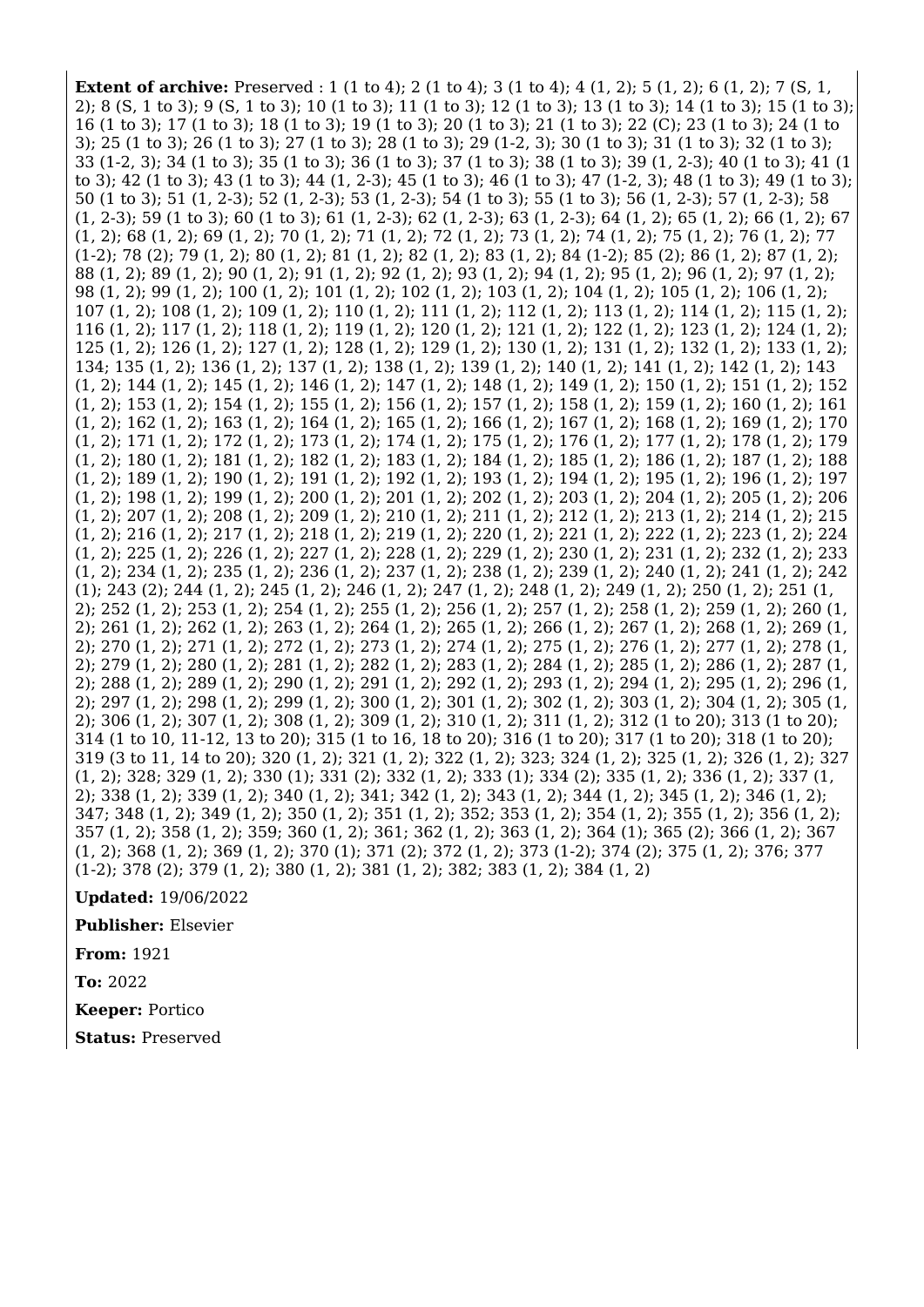**Extent of archive:** Preserved : 1 (1 to 4); 2 (1 to 4); 3 (1 to 4); 4 (1, 2); 5 (1, 2); 6 (1, 2); 7 (1, 2); 8 (null, 1 to 3); 9 (null, 1 to 3); 10 (1 to 3); 11 (1 to 3); 12 (1 to 3); 13 (1 to 3); 14 (1 to 3); 15 (1 to 3); 16 (1 to 3); 17 (1 to 3); 18 (1 to 3); 19 (1 to 3); 20 (1 to 3); 21 (1 to 3); 22 (Complete); 23 (1 to 3); 24 (1 to 3); 25 (1 to 3); 26 (1 to 3); 27 (1 to 3); 28 (1 to 3); 29 (1-2, 3); 30 (1 to 3); 31 (1 to 3); 32 (1 to 3); 33 (1-2, 3); 34 (1 to 3); 35 (1 to 3); 36 (1 to 3); 37 (1 to 3); 38 (1 to 3); 39 (1, 2-3); 40 (1 to 3); 41 (1 to 3); 42 (1 to 3); 43 (1 to 3); 44 (1, 2-3); 45 (1 to 3); 46 (1 to 3); 47 (1-2, 3); 48 (1 to 3); 49 (1 to 3); 50 (1 to 3); 51 (1, 2-3); 52 (1, 2-3); 53 (1, 2-3); 54 (1 to 3); 55 (1 to 3); 56 (1, 2-3); 57 (1, 2-3);  $58$  (1, 2-3); 59 (1 to 3); 60 (1 to 3); 60 (1 to 3); 61 (1, 2-3); 62 (1, 2-3); 63 (1, 2-3); 64 (1, 2); 65 (1, 2); 66 (1, 2); 67 (1, 2); 68 (1, 2); 69 (1, 2); 70 (1, 2); 71 (1, 2); 72 (1, 2); 73 (1, 2); 74 (1, 2); 75 (1, 2); 76 (1, 2); 77 (1-2); 78 (2); 79 (1, 2); 80 (1, 2); 81 (1, 2); 82 (1, 2); 83 (1, 2); 84 (1-2); 85 (2); 86 (1, 2); 87 (1, 2); 88 (1, 2); 89 (1, 2); 90 (1, 2); 91 (1, 2); 92 (1, 2); 93 (1, 2); 94 (1, 2); 95 (1, 2); 96 (1, 2); 97 (1, 2); 98 (1, 2); 99 (1, 2); 100 (1, 2); 101 (1, 2); 102 (1, 2); 103 (1, 2); 104 (1, 2); 105 (1, 2); 106 (1, 2); 107 (1, 2); 108 (1, 2); 109 (1, 2); 110 (1, 2); 111 (1, 2); 112 (1, 2); 113 (1, 2); 114 (1, 2); 115 (1, 2); 116 (1, 2); 117 (1, 2); 118 (1, 2); 119 (1, 2); 120 (1, 2); 121 (1, 2); 122 (1, 2); 123 (1, 2); 124 (1, 2); 125 (1, 2); 126 (1, 2); 127 (1, 2); 128 (1, 2); 129 (1, 2); 130 (1, 2); 131 (1, 2); 132 (1, 2); 133 (1, 2); 134 (1, 2); 135 (1, 2); 136 (1, 2); 137 (1, 2); 138 (1, 2); 139 (1, 2); 140 (1, 2); 141 (1, 2); 142 (1, 2); 143 (1, 2); 144 (1, 2); 145 (1, 2); 146 (1, 2); 147 (1, 2); 148 (1, 2); 149 (1, 2); 150 (1, 2); 151 (1, 2); 152 (1, 2); 153 (1, 2); 154 (1, 2); 155 (1, 2); 156 (1, 2); 157 (1, 2); 158 (1, 2); 159 (1, 2); 160 (1, 2); 161 (1, 2); 162 (1, 2); 163 (1, 2); 164 (1, 2); 165 (1, 2); 166 (1, 2); 167 (1, 2); 168 (1, 2); 169 (1, 2); 170 (1, 2); 171 (1, 2); 172 (1, 2); 173 (1, 2); 174 (1, 2); 175 (1, 2); 176 (1, 2); 177 (1, 2); 178 (1, 2); 179 (1, 2); 180 (1, 2); 181 (1, 2); 182 (1, 2); 183 (1, 2); 184 (1, 2); 185 (1, 2); 186 (1, 2); 187 (1, 2); 188 (1, 2); 189 (1, 2); 190 (1, 2); 191 (1, 2); 192 (1, 2); 193 (1, 2); 194 (1, 2); 195 (1, 2); 196 (1, 2); 197 (1, 2); 198 (1, 2); 199 (1, 2); 200 (1, 2); 201 (1, 2); 202 (1, 2); 203 (1, 2); 204 (1, 2); 205 (1, 2); 206 (1, 2); 207 (1, 2); 208 (1, 2); 209 (1, 2); 210 (1, 2); 211 (1, 2); 212 (1, 2); 213 (1, 2); 214 (1, 2); 215 (1, 2); 216 (1, 2); 217 (1, 2); 218 (1, 2); 219 (1, 2); 220 (1, 2); 221 (1, 2); 222 (1, 2); 223 (1, 2); 224 (1, 2); 225 (1, 2); 226 (1, 2); 227 (1, 2); 228 (1, 2); 229 (1, 2); 230 (1, 2); 231 (1, 2); 232 (1, 2); 233 (1, 2); 234 (1, 2); 235 (1, 2); 236 (1, 2); 237 (1, 2); 238 (1, 2); 239 (1, 2); 240 (1, 2); 241 (1, 2); 242 (1, 2); 243 (1, 2); 244 (1, 2); 245 (1, 2); 246 (1, 2); 247 (1, 2); 248 (1, 2); 249 (1, 2); 250 (1, 2); 251 (1, 2); 252 (1, 2); 253 (1, 2); 254 (1, 2); 255 (1, 2); 256 (1, 2); 257 (1, 2); 258 (1, 2); 259 (1, 2); 260 (1, 2); 261 (1, 2); 262 (1, 2); 263 (1, 2); 264 (1, 2); 265 (1, 2); 266 (1, 2); 267 (1, 2); 268 (1, 2); 269 (1, 2); 270 (1, 2); 271 (1, 2); 272 (1, 2); 273 (1, 2); 274 (1, 2); 275 (1, 2); 276 (1, 2); 277 (1, 2); 278 (1, 2); 279 (1, 2); 280 (1, 2); 281 (1, 2); 282 (1, 2); 283 (1, 2); 284 (1, 2); 285 (1, 2); 286 (1, 2); 287 (1, 2); 288 (1, 2); 289 (1, 2); 290 (1, 2); 291 (1, 2); 292 (1, 2); 293 (1, 2); 294 (1, 2); 295 (1, 2); 296 (1, 2); 297 (1, 2); 298 (1, 2); 299 (1, 2); 300 (1, 2); 301 (1, 2); 302 (1, 2); 303 (1, 2); 304 (1, 2); 305 (1, 2); 306 (1, 2); 307 (1, 2); 308 (1, 2); 309 (1, 2); 310 (1, 2); 311 (1, 2); 312 (1 to 20); 313 (1 to 20); 314 (1 to 10, 11-12, 13 to 20); 315 (1 to 20); 316 (1 to 20); 317 (1 to 20); 318 (1 to 20); 319 (1 to 20); 320 (1, 2); 321 (1, 2); 322 (1, 2); 323 (1, 2); 324 (1, 2); 325 (1, 2); 326 (1, 2); 327 (1, 2); 328 (1, 2); 329 (1, 2); 330 (1, 2); 331 (1, 2); 332 (1, 2); 333 (1, 2); 334 (1, 2); 335 (1, 2); 336 (1, 2); 337 (1, 2); 338 (1, 2); 339 (1, 2); 340 (1, 2); 341 (1, 2); 342 (1, 2); 343 (1, 2); 344 (1, 2); 345 (1, 2); 346 (1, 2); 347 (1, 2); 348 (1, 2); 349 (1, 2); 350 (1, 2); 351 (1, 2); 352 (1, 2); 353 (1, 2); 354 (1, 2); 355 (1, 2); 356 (1, 2); 357 (1, 2); 358 (1, 2); 359 (1, 2); 360 (1, 2); 361 (1, 2); 362 (1, 2); 363 (1, 2); 364 (1, 2); 365 (1, 2); 366 (1, 2); 367 (1, 2); 368 (1, 2); 369 (1, 2); 370 (1, 2); 371 (1, 2); 372 (1, 2); 373 (1-2); 374 (2); 375 (1, 2); 376 (1, 2); 377 (1-2); 378 (2); 379 (1, 2); 380 (1, 2); 381 (1, 2); 382 (1, 2); 383 (1, 2); 384 (1, 2); 385 (1, 2); 386 (1, 2); 387 (1, 2); 388 (1, 2); 389 (1, 2); 390 (1, 2); 391 (1, 2); 392 (1, 2); 393 (1, 2); 394 (1, 2); 395 (1, 2); 396 (1, 2); 397 (1, 2); 398 (1, 2); 399 (1, 2); 400 (1, 2); 401 (1, 2); 402 (1, 2); 403 (1, 2); 404 (1, 2); 405 (1); 406 (2); 407 (1, 2); 409; 410 (1, 2); 411 (1, 2); 412 (1, 2); 413 (1, 2); 414 (1, 2); 415 (1, 2); 416 (1, 2)

**Updated:** 04/06/2022

**Publisher:** Elsevier

**From:** 1950

**To:** 2022

**Keeper:** Scholars Portal

**Status:** Preserved